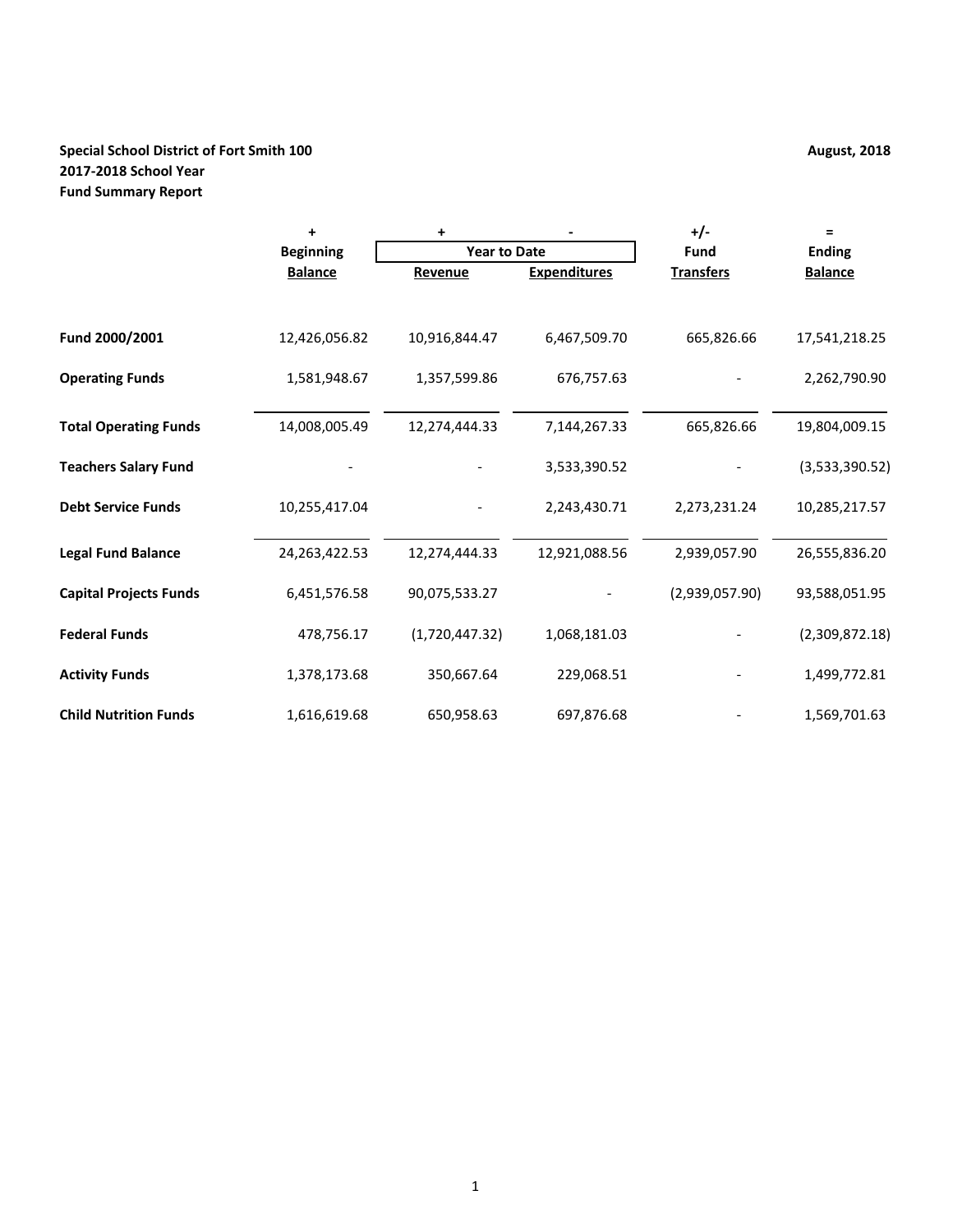# **Special School District of Fort Smith 100 August, 2018 August, 2018 2017-2018 School Year Revenue Report**

|                                 |                     |                     |               | (Excess) or           |
|---------------------------------|---------------------|---------------------|---------------|-----------------------|
|                                 | <b>August, 2018</b> | <b>Year to Date</b> | <b>Budget</b> | <b>Short of Funds</b> |
| Property Taxes - Jul-Dec        | 1,116,336.20        | 1,116,336.20        | 35,111,180    | 33,994,844            |
| Property Taxes - Jan-Jun        |                     |                     | 17,716,322    | 17,716,322            |
| Property Taxes - Delinquent     | 62,853.99           | 62,853.99           | 2,300,000     | 2,237,146             |
| Property Taxes - Excess Comm    |                     |                     | 1,625,092     | 1,625,092             |
| Revenues in Lieu of Taxes       |                     |                     | 600,000       | 600,000               |
| Penalties/Interest on Tax       | 1,746.38            | 1,746.38            |               | (1,746)               |
| <b>Interest Revenue</b>         | 23,428.09           | 37,775.46           | 350,000       | 312,225               |
| Contributions                   | 4,000.00            | 4,000.00            | 100,000       | 96,000                |
| <b>Turf Sponsorships</b>        | 2,500.00            | 6,500.00            |               | (6,500)               |
| Sale/Loss Compensation          |                     |                     |               |                       |
| <b>State Foundation Funding</b> | 4,812,827.00        | 9,625,654.00        | 57,752,417    | 48,126,763            |
| 98% Uniform Rate of Tax         |                     |                     | 1,002,384     | 1,002,384             |
| <b>Other Local Revenue</b>      | 31,621.79           | 52,357.45           | 237,193       | 184,835               |
| Daycare Fees                    | 28,500.00           | 28,500.00           | 187,042       | 158,542               |
| Severance Tax                   |                     |                     | 1,000         | 1,000                 |
| <b>Special Ed Supervision</b>   |                     |                     |               |                       |
| Special Ed Catastrophic         |                     |                     |               |                       |
| <b>Residential Treatment</b>    |                     |                     | 1,100,000     | 1,100,000             |
| <b>Professional Development</b> |                     |                     | 388,548       | 388,548               |
| <b>ALE</b>                      |                     |                     | 388,231       | 388,231               |
| <b>ELL</b>                      |                     |                     | 1,224,236     | 1,224,236             |
| <b>NSL</b>                      | 971,602.00          | 971,602.00          | 10,757,897    | 9,786,295             |
| <b>Workforce Centers</b>        |                     |                     | 131,104       | 131,104               |
| <b>General Facility Funds</b>   |                     |                     |               |                       |
| Debt Service Funds              | 17,116.00           | 17,116.00           |               | (17, 116)             |
| <b>Student Growth Funds</b>     |                     |                     |               |                       |
| College & Career Readiness      |                     |                     |               |                       |
| <b>Broadband Match</b>          |                     |                     |               |                       |
| <b>Other State Funds</b>        | 27,862.00           | 20,610.00           | 331,110       | 310,500               |
| <b>Adult Education</b>          | 18,462.85           | 18,462.85           | 996,947       | 978,484               |
| State Preschool                 |                     |                     | 237,170       | 237,170               |
| <b>ABC Grant</b>                | 155,465.00          | 310,930.00          | 1,554,650     | 1,243,720             |
| <b>Indirect Cost Revenue</b>    |                     |                     | 284,815       | 284,815               |
| <b>Total</b>                    | 7,274,321.30        | 12,274,444.33       | 134, 377, 337 | 122,102,894           |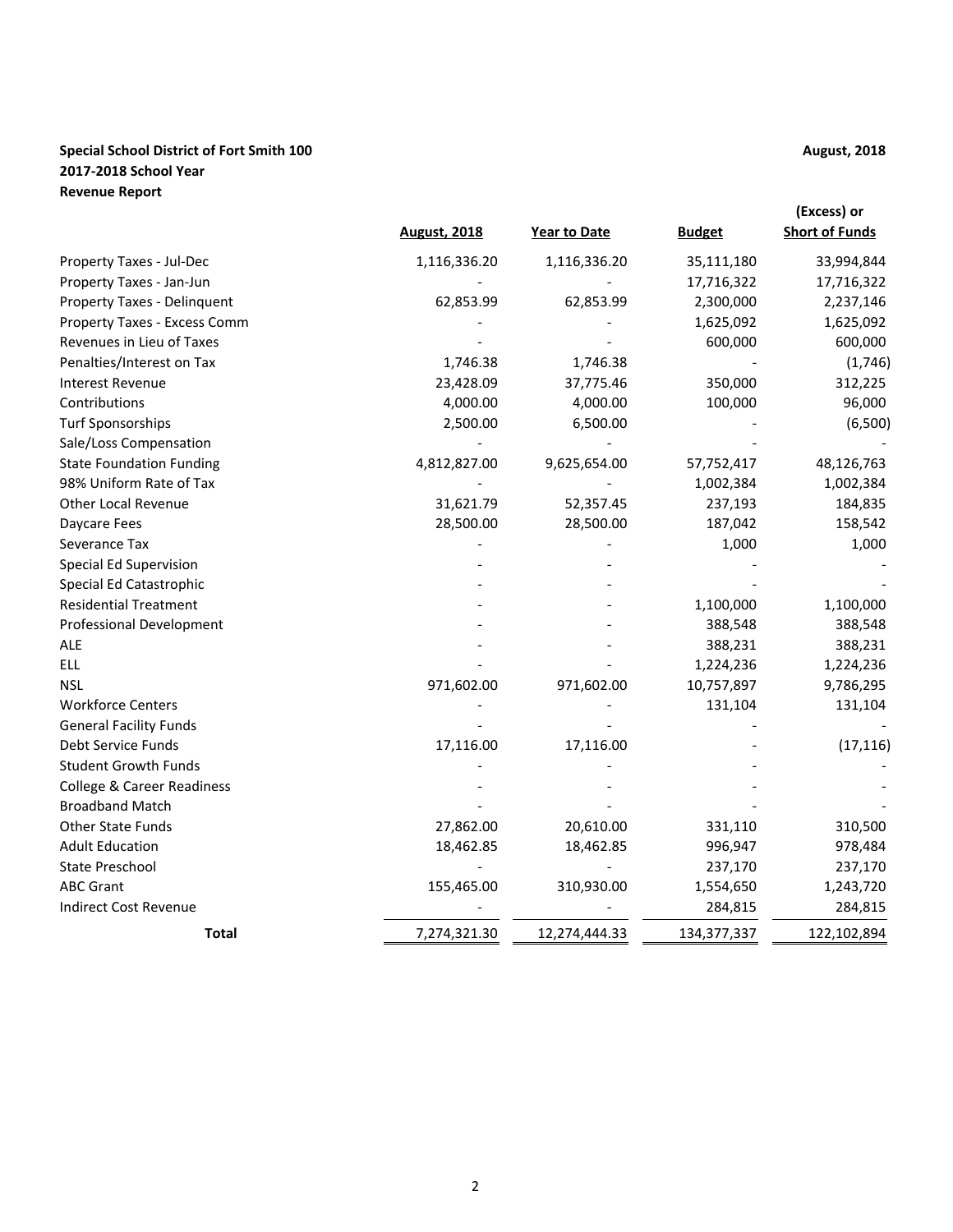# **Special School District of Fort Smith 100 August, 2018 August, 2018 2017-2018 School Year Expenditure Report**

|                                     |                     |                     |               | (Overage) or         |
|-------------------------------------|---------------------|---------------------|---------------|----------------------|
|                                     | <b>August, 2018</b> | <b>Year to Date</b> | <b>Budget</b> | <b>Left to Spent</b> |
| <b>Teachers Salary Fund</b>         |                     |                     |               |                      |
| <b>Regular Education</b>            | 1,711,596.68        | 1,833,612.25        | 38,247,776    | 36,414,164           |
| <b>Special Education</b>            | 238,411.68          | 240,273.08          | 6,052,864     | 5,812,590            |
| <b>Vocational Education</b>         | 118,494.07          | 121,643.48          | 2,542,376     | 2,420,733            |
| <b>Compensatory Education</b>       | 64,228.22           | 73,603.22           | 1,994,940     | 1,921,336            |
| <b>Other Education</b>              | 100,682.12          | 102,182.12          | 2,519,136     | 2,416,954            |
| <b>Pupil Services</b>               | 258,868.91          | 272,945.96          | 4,441,624     | 4,168,678            |
| <b>Instructional Staff Services</b> | 267,297.77          | 320,289.31          | 3,902,307     | 3,582,018            |
| <b>Administrative Services</b>      | 39,629.22           | 59,443.83           | 475,551       | 416,107              |
| <b>School Admin Services</b>        | 371,087.29          | 470,181.87          | 4,594,229     | 4,124,047            |
| <b>Central Services</b>             | 29,268.60           | 39,215.40           | 238,723       | 199,508              |
| <b>Other Services</b>               |                     |                     |               |                      |
| <b>Totals</b>                       | 3,199,564.56        | 3,533,390.52        | 65,009,526    | 61,476,135           |
| <b>Operating Funds</b>              |                     |                     |               |                      |
| <b>Regular Education</b>            | 1,038,722.05        | 2,032,233.56        | 18,087,492    | 16,055,259           |
| <b>Special Education</b>            | 108,167.81          | 114,918.11          | 3,465,369     | 3,350,451            |
| <b>Vocational Education</b>         | 37,827.35           | 42,648.24           | 969,119       | 926,470              |
| <b>Compensatory Education</b>       | 17,335.60           | 23,382.43           | 956,353       | 932,970              |
| <b>Other Education</b>              | 78,160.92           | 87,258.52           | 1,879,930     | 1,792,672            |
| <b>Pupil Services</b>               | 220,049.98          | 318,142.60          | 5,095,445     | 4,777,302            |
| <b>Instructional Staff Services</b> | 408,588.89          | 579,013.32          | 7,027,139     | 6,448,126            |
| <b>Administrative Services</b>      | 45,109.47           | 96,983.87           | 771,977       | 674,994              |
| <b>School Admin Services</b>        | 341,609.63          | 403,275.14          | 4,402,974     | 3,999,699            |
| <b>Central Services</b>             | 255,993.62          | 426,237.49          | 3,297,036     | 2,870,798            |
| Maintenance & Operations            | 1,318,920.74        | 2,709,810.37        | 14,981,300    | 12,271,490           |
| <b>Pupil Transportation</b>         | 143,671.90          | 218,569.39          | 3,307,541     | 3,088,971            |
| <b>Other Services</b>               | 70,072.55           | 91,794.29           | 2,176,246     | 2,084,452            |
| <b>Totals</b>                       | 4,084,230.51        | 7,144,267.33        | 66,417,921    | 59,273,654           |
| <b>Debt Service Fund</b>            |                     |                     |               |                      |
| Principal                           |                     | 465,000.00          | 3,136,391     | 2,671,391            |
| Interest                            | 1,474,211.95        | 1,776,385.71        | 3,677,983     | 1,901,597            |
| Dues and Fees                       |                     | 2,045.00            | 1,778,970     | 1,776,925            |
| <b>Totals</b>                       | 1,474,211.95        | 2,243,430.71        | 8,593,344     | 6,349,913            |